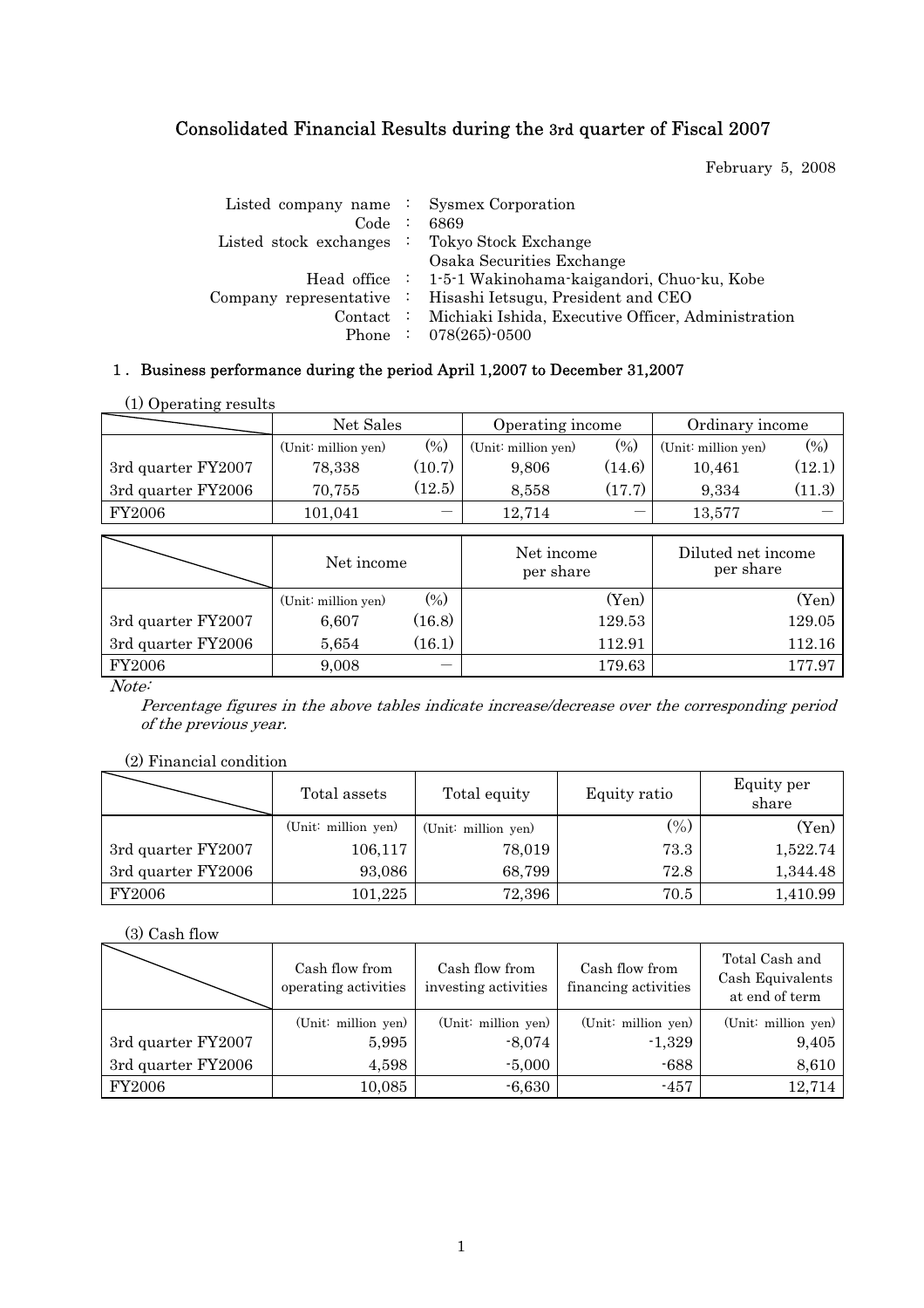## 2. Dividend

|                  | Dividend per share |          |        |  |  |  |  |  |
|------------------|--------------------|----------|--------|--|--|--|--|--|
|                  | Interim            | Year-end | Annual |  |  |  |  |  |
|                  | (Yen)              | (Yen)    | (Yen)  |  |  |  |  |  |
| <b>FY2006</b>    | 16.00              | 20.00    | 36.00  |  |  |  |  |  |
| FY2007           | 20.00              |          |        |  |  |  |  |  |
| FY2007(Forecast) | –                  | 20.00    | 40.00  |  |  |  |  |  |

### 3. Business Forecast for the Year Ended March 31, 2008 (Unit: million yen)

| 0. Dashicss Forceast for the Tear Bliacu march of, 2000 |                             |  |                     |          |                               |  |                              | $\overline{C}$ |        |
|---------------------------------------------------------|-----------------------------|--|---------------------|----------|-------------------------------|--|------------------------------|----------------|--------|
|                                                         | Net Sales                   |  | Operating<br>income |          | Ordinary income<br>Net income |  | Net income<br>per share(Yen) |                |        |
| Annual                                                  | $112,000$ $10.8\%$   15,000 |  |                     | $18.0\%$ | 15.300 12.7%                  |  | 9.800                        | 8.8%           | 192.08 |

Note:

Percentage figures in the above tables indicate increase/decrease over the corresponding period of previous year.

### 㧠㧚-Notes on preparation of quarterly financial information

- Ԙ- Change in significant subsidiaries: No
- $\circled{2}$ Adoption of simplified procedure in accounting methods: Yes
- Ԛ- Changes in accounting procedure as from the most recent FY: Yes

#### $\times$ (Note)

The above estimates are based on information available to the Company on the date of the report's announcement. Due to unforeseen circumstances, however, actual results may differ from such estimates.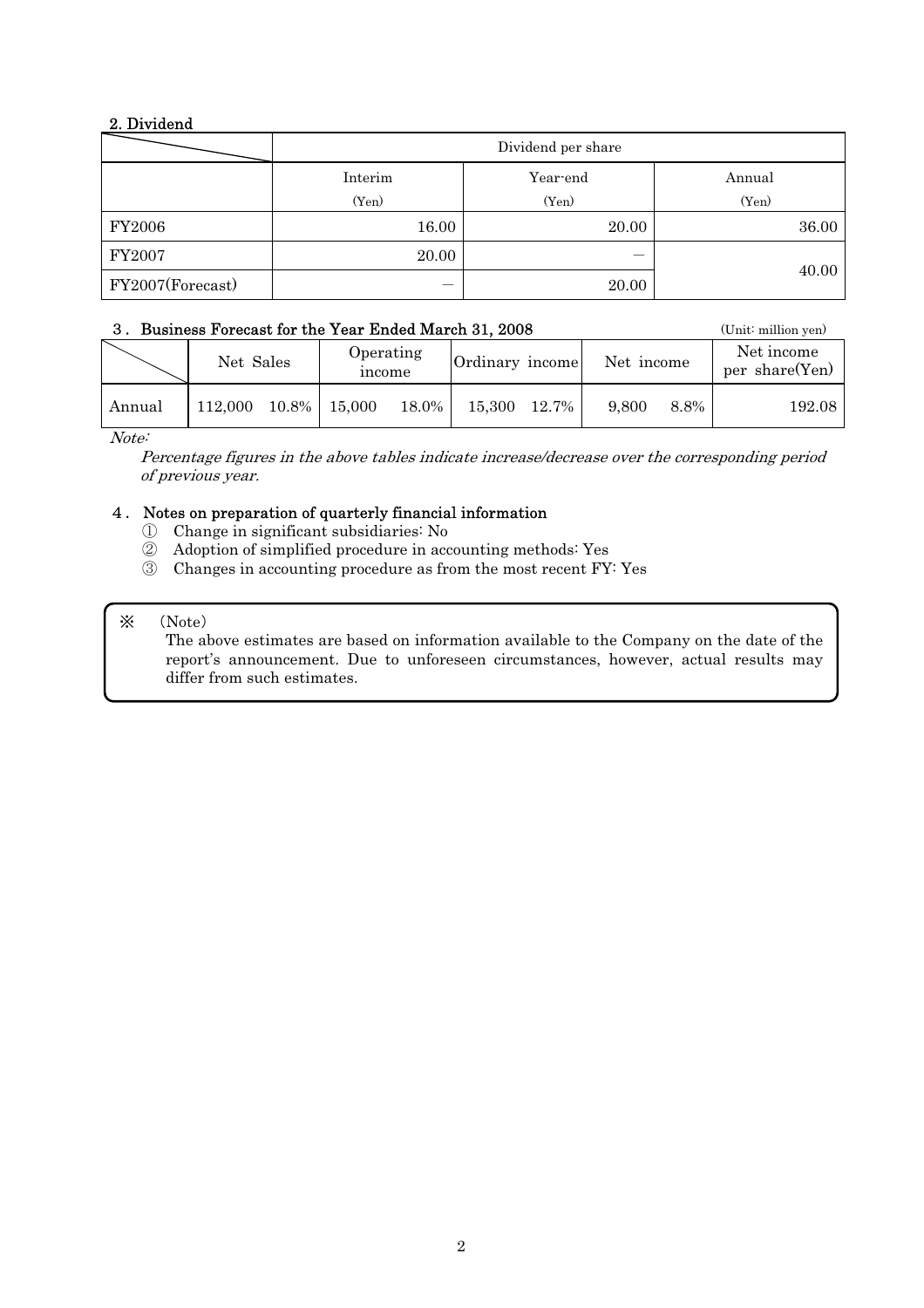#### 1. Performance analysis

During this fiscal quarter (April 2007 till December 2007), the Japanese economy has been growing gently with situations such as increase of export, strong business earnings and increase of employment, though the influence of the increase in the raw materials cost due to the soaring crude oil and other raw material prices is expanding. The US economy shows signs of recession such as credit shrinking, stall at property investing and downturn in consumption due to the surge increase of crude oil price and the growing problems of subprime loan. The European economy has been continuing a steady growth supported by the strong employment, business investment and export especially in Germany. The Asian economy also continued to grow generally including fast growing China and India.

In healthcare market in Japan, the market condition has been difficult due to reduction of healthcare expenditure conducted in April 2006 as a government policy. Developed countries in US or EU region are on reduction of healthcare expenditure as well. Besides, since an enhancement of healthcare infrastructure correspondent with a high growth of the economy has been made, the market is expanding at emerging countries such as Asian countries or China.

Upon abovementioned circumstance, we at SYSMEX group have installed new corporate philosophy: SYSMEX Way and Core Behavior to reach enough social responsibility and momentum to grow. Also we determined mid-term plan with the aim of consistent high growth by the strengthening of the core businesses and the pursuit of new business opportunities. This mid-term plan has its function until March 2010.

During this fiscal quarter we have released HISCL-2000*i*, a Fully Automated Immunoassay Analyzer in October and enhanced immunochemistry product line in Japanese market. In Americas region, we have established Sysmex Canada in October. Sysmex Canada is sales and service subsidiary and is expected to increase revenue by driving direct selling in Canada. We have also started operating a reagent factory in India.

We had made 78,338 million yen sales (10.7% increase from previous third quarterly fiscal year) in consolidated bases. 23,567 million yen sales at Japanese market (8.3% decrease from previous third quarterly fiscal year) reflects difficult market environment in Japan. On the other hand, 54,770 million yen sales (21.6% increase from previous third quarterly fiscal year) was earned at overseas market. In Americas region, it is becoming a stable condition to grow by strengthening sales and service network. In Europe region, we have expanded sales by developing Eastern European market, beside the continuing government policy of reduction of healthcare expenditure at developed contiries. In China and Asia Pacific, we continued to develop our sales network.

As profit indices, operating income was 9,806 million yen (14.6% increase from previous third quarterly fiscal year), ordinary income was 10,461 million yen (12.1% increase from previous third quarterly fiscal year) and net income was 6,607 million yen (16.8% increase from previous third quarterly fiscal year).

- 2. Balance sheet and Cash flow
	- (1) Total asset, total liabilities and equity\* \*note: all amount are in million yen

Amount of Total asset was 106,117; increased 4,891 from end balance of the previous fiscal year. Major movement was as follows:

 Decrease of Notes and account receivable: 2,009; Increase of Inventory: 4,267; Increase of Tangible fixed assets: 2,082; Increase of Intangible fixed assets: 1,736

Amount of Total liabilities was 28,097; decreased 731 from end balance of the previous fiscal year. Major movement was as follows:

Decrease of Notes and account payable: 429

Amount of Equity was 78,019; increased 5,622 from end balance of the previous fiscal year. Major movement was as follows:

Increase of retained earning: 4,417

Equity ratio: 73.3%, 2.8 point increase from that of the previous fiscal year: 70.5%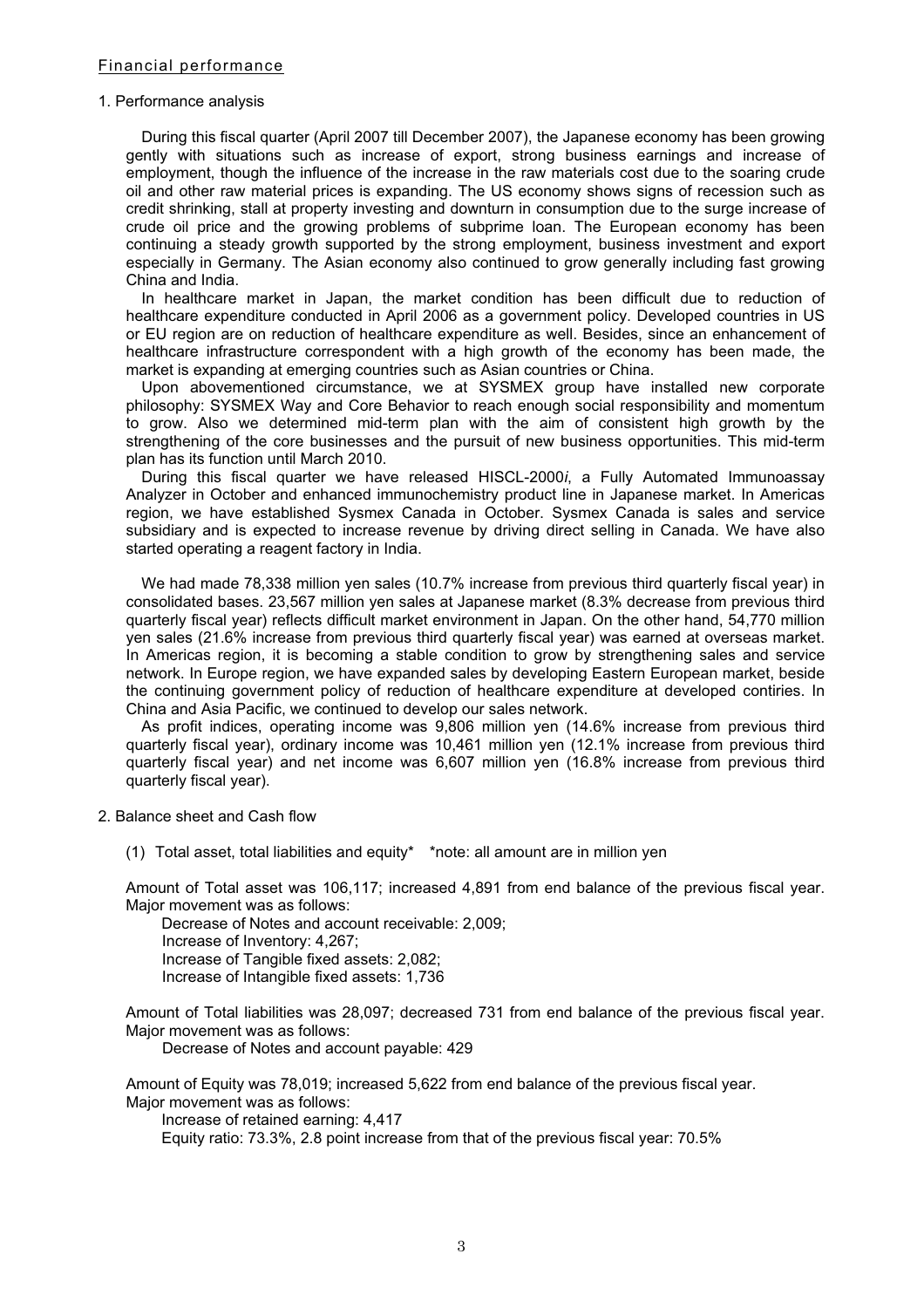(2) Status of Consolidated Cash flow\*\* \*\*note: all amount are in million yen

During this fiscal quarter, amount of Cash and equivalents (herein after: Cash) was 9,405, decreased 3,309 from end balance of the previous fiscal year; Major movement was as follows:

#### [Cash Flow from Operation]

Cash which is earned by operating activities was 5,995 (1,397 increase from previous third quarterly fiscal year). This increase mainly due to increase of income before income taxes and minority interests: 10,339 (1,041 increase from previous third quarterly fiscal year); decrease of notes and account receivable: 2,435 (418 increase in the previous third quarterly fiscal year).

#### [Cash Flow from Investment]

Cash which is spent for investing activities was 8,074 (3,073 increase from previous third quarterly fiscal year). This mainly due to acquisition of tangible fixed assets: 4,321 (969 increase from previous third quarterly fiscal year).

[Cash Flow from Finance]

Cash which is spent by financing activities was 1,329 (640 increase from previous third quarterly fiscal year). This mainly due to increase of dividend paid: 2,031 (428 increase from previous third quarterly fiscal year).

3. Note for consolidated financial forecast

We maintain fiscal year forecast which was announced on May  $10^{th}$  2007.

#### Disclaimer:

Forecast contains current data which is built with hypothesis, and may contain future risk and uncertain events. SYSMEX may revise this forecast in the future if necessary.

- 4. Miscellaneous
	- (1) Restructuring of significant subsidiaries
	- No case was applied during this fiscal quarter (2) Simplified accounting practices on this consolidation
	- Recognition of income tax, enterprise tax and equivalent are booked with annual forecast rate based on effective tax rate.
	- (3) Alteration of accounting practice since this fiscal year

SYSMEX Corporation and its Japanese subsidiaries have altered recognition of depreciation from declining balance method to straight-line method since this fiscal year. This alteration is based on correspondence between reflection of life cost allocation of tangible fixes asset during use period, and convergence with common international accounting practice. This alteration made the following impact for financial result:

Decrease of Depreciation: 416 million yen;

Increase of Operating income: 373 million yen;

Increase of Ordinary income and Income before income taxes and minority interests: 380 million yen.

Impact on segment information is noted in the following summary of financial statements.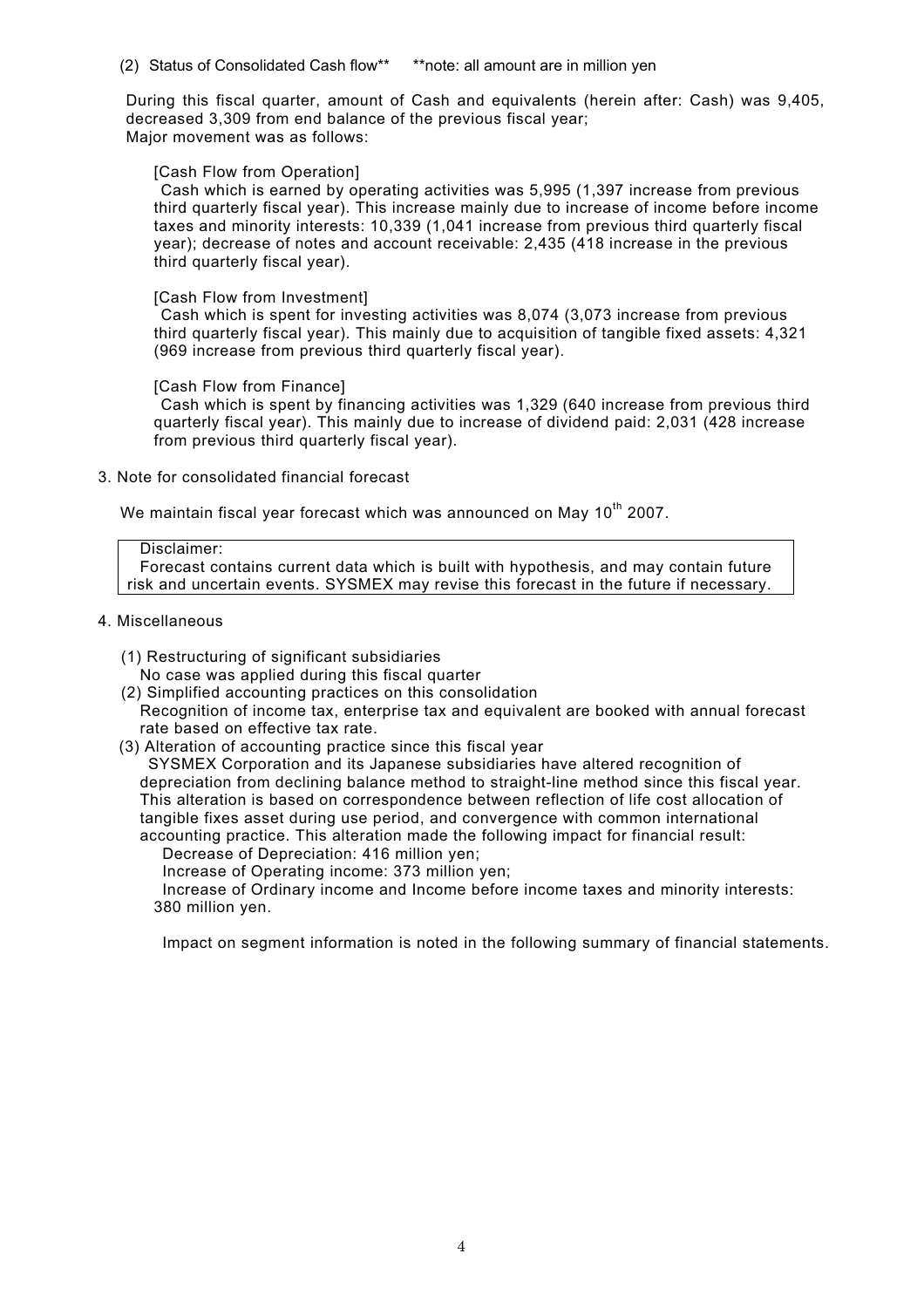# Consolidated Balance Sheet

|                                                         |                         | $(Unit:\mathcal{H}\text{million})$ |                                                  |               |                         |         |                       |           |
|---------------------------------------------------------|-------------------------|------------------------------------|--------------------------------------------------|---------------|-------------------------|---------|-----------------------|-----------|
|                                                         | Previous 3rd<br>quarter |                                    | Current 3rd<br>quarter                           |               | Increase or<br>Decrease |         | Previous year         |           |
|                                                         |                         |                                    | (as of December 31,2006) (as of December 31,2007 |               |                         |         | (as of March 31,2007) |           |
| Items                                                   | Amount                  | $\frac{0}{0}$                      | Amount                                           | $\frac{0}{0}$ | Amount                  | $\%$    | Amount                | $\%$      |
| (Assets)                                                |                         |                                    |                                                  |               |                         |         |                       |           |
| I Current assets                                        |                         |                                    |                                                  |               |                         |         |                       |           |
| Cash                                                    | 7,679                   |                                    | 9,516                                            |               | 1,836                   |         | 12,793                |           |
| Notes and accounts receivable trade                     | 27,876                  |                                    | 29,900                                           |               | 2,024                   |         | 31,910                |           |
| Marketable securities                                   | 1,037                   |                                    | 42                                               |               | $-994$                  |         | 41                    |           |
| Inventories                                             | 18,302                  |                                    | 20,830                                           |               | 2,527                   |         | 16,563                |           |
| Others                                                  | 4,153                   |                                    | 6,263                                            |               | 2,110                   |         | 4,811                 |           |
| Total current assets                                    | 59,050                  | 63.4                               | 66,553                                           | 62.7          | 7,503                   | 12.7    | 66,120                | 65.3      |
| II Fixed assets                                         |                         |                                    |                                                  |               |                         |         |                       |           |
| Tangible fixed assets                                   | 23,048                  | 24.8                               | 25,862                                           | 24.4          | 2,814                   | 12.2    | 23,780                | 23.5      |
| Intangible fixed assets                                 | 3,486                   | 3.7                                | 5,462                                            | 5.1           | 1,976                   | 56.7    | 3,726                 | 3.7       |
| Investments                                             | 7,502                   | 8.1                                | 8,239                                            | 7.8           | 736                     | 9.8     | 7,598                 | 7.5       |
| <b>Total fixed assets</b>                               | 34,036                  | 36.6                               | 39,563                                           | 37.3          | 5,527                   | 16.2    | 35,104                | 34.7      |
| Total assets                                            | 93,086                  | 100.0                              | 106,117                                          | 100.0         | 13,030                  | 14.0    | 101,225               | 100.0     |
| (Liabilities)                                           |                         |                                    |                                                  |               |                         |         |                       |           |
| I Current liablitities                                  |                         |                                    |                                                  |               |                         |         |                       |           |
| Notes and accounts payable trade                        | 9,426                   |                                    | 10,302                                           |               | 875                     |         | 10,731                |           |
| Short-term loans payable                                | 66                      |                                    | 650                                              |               | 583                     |         | 79                    |           |
| Others                                                  | 11,941                  |                                    | 13,373                                           |               | 1,432                   |         | 14,822                |           |
| <b>Total current liablitities</b>                       | 21,434                  | 23.0                               | 24,325                                           | 22.9          | 2,891                   | 13.5    | 25,634                | 25.3      |
| II Fixed liabilities                                    |                         |                                    |                                                  |               |                         |         |                       |           |
| Long-term loan payable                                  | 109                     |                                    | 30                                               |               | $-78$                   |         | 82                    |           |
| Reserve for retirement benefits                         | 192                     |                                    | 221                                              |               | 29                      |         | 143                   |           |
| Others                                                  | 2,551                   |                                    | 3,520                                            |               | 969                     |         | 2,969                 |           |
| <b>Total fixed liabilities</b>                          | 2,852                   | 3.1                                | 3,772                                            | 3.6           | 919                     | 32.2    | 3,195                 | $\!3.2\!$ |
| <b>Total liabilities</b>                                | 24,287                  | 26.1                               | 28,097                                           | 26.5          | 3,810                   | 15.7    | 28,829                | 28.5      |
| (Equity)                                                |                         |                                    |                                                  |               |                         |         |                       |           |
| I Shareholders' equity                                  |                         |                                    |                                                  |               |                         |         |                       |           |
| Capital stock                                           | 8,376                   |                                    | 8,600                                            |               | 224                     |         | 8,501                 |           |
| Capital surplus                                         | 11,606                  |                                    | 13,538                                           |               | 1,931                   |         | 11,731                |           |
| Earned surplus                                          | 45,441                  |                                    | 53,212                                           |               | 7,771                   |         | 48,794                |           |
| Treasury stock                                          | $-159$                  |                                    | $-181$                                           |               | $-21$                   |         | $-163$                |           |
| Total shareholders' equity                              | 65,263                  | 70.1                               | 75,169                                           | 70.9          | 9,905                   | 15.2    | 68,864                | 68.0      |
| II Valuation and translation adjustments                |                         |                                    |                                                  |               |                         |         |                       |           |
| Unrealized gain or loss of investments in<br>securities | 879                     |                                    | 504                                              |               | $-374$                  |         | 805                   |           |
| Foreign currency translation adjustment                 | 1,639                   |                                    | 2,058                                            |               | 419                     |         | 1,674                 |           |
| Total valuation and translation adjustments             | 2,518                   | 2.7                                | 2,563                                            | 2.4           | 44                      | 1.8     | 2,480                 | $2.5\,$   |
| III Share subscription rights                           |                         |                                    | 148                                              | 0.1           | 148                     |         |                       |           |
| <b>IV Minority interests</b>                            | 1,016                   | 1.1                                | 137                                              | 0.1           | $-879$                  | $-86.5$ | 1,051                 | 1.0       |
| Total equity                                            | 68,799                  | 73.9                               | 78,019                                           | 73.5          | 9,219                   | 13.4    | 72,396                | 71.5      |
| Total liabilities and net assets                        | 93,086                  | 100.0                              | 106,117                                          | 100.0         | 13,030                  | 14.0    | 101,225               | 100.0     |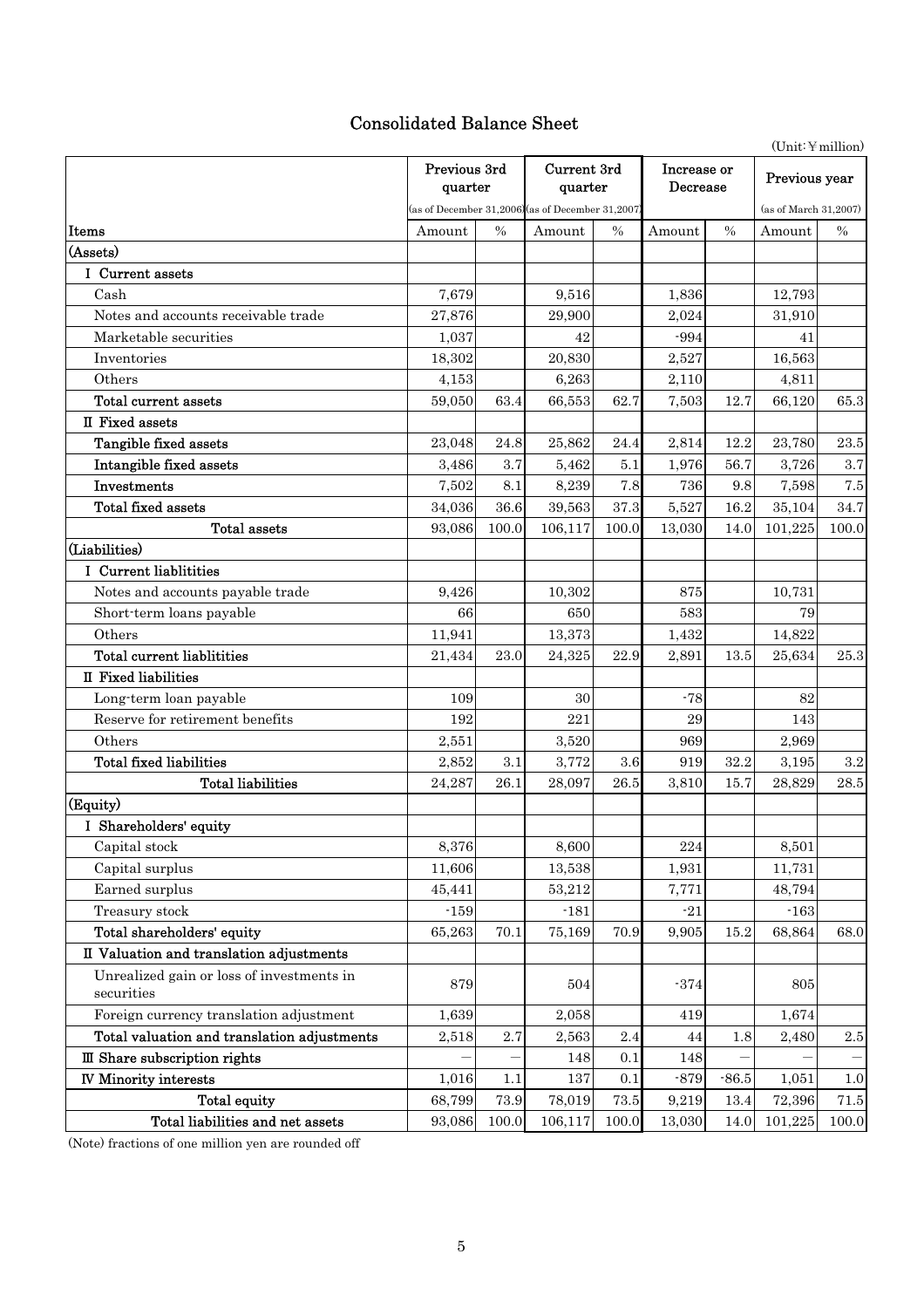# Consolidated Statements of Income

|                                                         |                         |         |                                                   |               |                         |                          |                       | (Unit: 4 million) |
|---------------------------------------------------------|-------------------------|---------|---------------------------------------------------|---------------|-------------------------|--------------------------|-----------------------|-------------------|
|                                                         | Previous 3rd<br>quarter |         | <b>Current 3rd</b><br>quarter                     |               | Increase or<br>Decrease |                          | Previous year         |                   |
|                                                         |                         |         | (as of December 31,2006) (as of December 31,2007) |               |                         |                          | (as of March 31,2007) |                   |
| Items                                                   | Amount                  | $\%$    | Amount                                            | $\frac{0}{0}$ | Amount                  | $\frac{0}{0}$            | Amount                | $\frac{0}{0}$     |
| I Net Sales                                             | 70,755                  | 100.0   | 78,338                                            | 100.0         | 7,582                   | 10.7                     | 101,041               | 100.0             |
| II Cost of sales                                        | 29,292                  | 41.4    | 31,134                                            | 39.7          | 1,842                   | 6.3                      | 43,497                | 43.0              |
| Gross profit                                            | 41,463                  | 58.6    | 47,203                                            | 60.3          | 5,740                   | 13.8                     | 57,543                | 57.0              |
| III Selling, general and administrative expenses        | 32,904                  | 46.5    | 37,397                                            | 47.8          | 4,493                   | 13.7                     | 44,828                | 44.4              |
| Operating income                                        | 8,558                   | 12.1    | 9,806                                             | 12.5          | 1,247                   | 14.6                     | 12,714                | 12.6              |
| <b>IV</b> Non-operating income                          | 1,063                   | 1.5     | 885                                               | 1.2           | $-178$                  | $-16.8$                  | 1,185                 | 1.1               |
| (Interest income and dividends earned)                  | (106)                   |         | (170)                                             |               | (64)                    |                          | (149)                 |                   |
| (Exchange gain)                                         | (442)                   |         | (195)                                             |               | $(-247)$                |                          | (374)                 |                   |
| (Others)                                                | (513)                   |         | (518)                                             |               | (4)                     |                          | (662)                 |                   |
| V Non-operating expenses                                | 288                     | 0.4     | 229                                               | 0.3           | $-58$                   | $-20.3$                  | 322                   | 0.3               |
| (Interest expense)                                      | (16)                    |         | (36)                                              |               | (19)                    |                          | (27)                  |                   |
| (Others)                                                | (271)                   |         | (193)                                             |               | $(-77)$                 |                          | (294)                 |                   |
| Ordinary income                                         | 9,334                   | 13.2    | 10,461                                            | 13.4          | 1,127                   | 12.1                     | 13,577                | 13.4              |
| VI Extraordinary profits                                | 53                      | 0.1     | 13                                                | 0.0           | $-40$                   | $-74.8$                  | 370                   | 0.4               |
| <b>VII Extraordinary losses</b>                         | 89                      | 0.1     | 135                                               | 0.2           | 46                      | 51.6                     | 180                   | 0.2               |
| Net income before income taxes and<br>minority interest | 9,298                   | 13.2    | 10.339                                            | 13.2          | 1.041                   | 11.2                     | 13.768                | 13.6              |
| Income taxes                                            | 3,633                   | $5.2\,$ | 3,756                                             | 4.8           | 123                     | 3.4                      | 4,715                 | 4.7               |
| Minority interest                                       | 10                      | 0.0     | $-24$                                             | 0.0           | $-34$                   | $\overline{\phantom{0}}$ | 44                    | 0.0               |
| Net income                                              | 5,654                   | 8.0     | 6,607                                             | 8.4           | 952                     | 16.8                     | 9,008                 | 8.9               |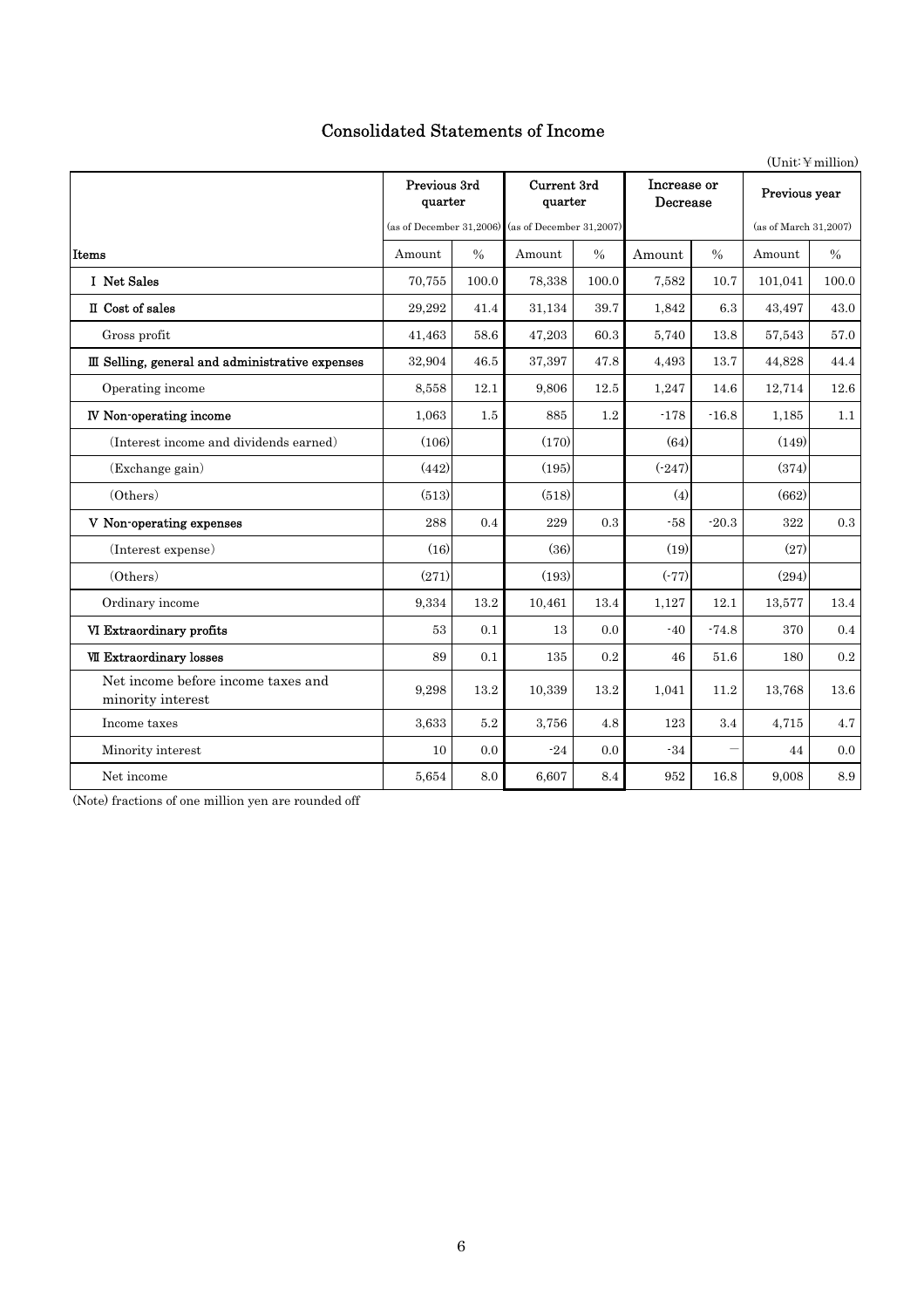# Consolidated Statement of Changes in Equity

 $3$ rd quarter ${\rm FY2006}$  (from April 1 to December 31,2006)

| $\alpha$ quarter 1 12000\trom tiptif 1 to December 01,2000/ |               |                      |                                               |          | (Unit:Y million)                 |  |  |  |
|-------------------------------------------------------------|---------------|----------------------|-----------------------------------------------|----------|----------------------------------|--|--|--|
|                                                             |               | Shareholder's equity |                                               |          |                                  |  |  |  |
|                                                             | Capital stock |                      | Capital surplus Earned surplus Treasury stock |          | Total<br>shareholder's<br>equity |  |  |  |
| Balance at the end of the previous period                   | 7,954         | 11,184               | 41,550                                        | $-150$   | 60,538                           |  |  |  |
| Changes of items during the period                          |               |                      |                                               |          |                                  |  |  |  |
| Issuance of stock                                           | 421           | 421                  |                                               |          | 842                              |  |  |  |
| Dividends from surplus                                      |               |                      | $-1,603$                                      |          | $-1,603$                         |  |  |  |
| Bonuses to Directors                                        |               |                      | $-159$                                        |          | $-159$                           |  |  |  |
| Net income                                                  |               |                      | 5,654                                         |          | 5,654                            |  |  |  |
| Purchases of treasury stock                                 |               |                      |                                               | $-8$     | $-8$                             |  |  |  |
| Disposal of treasury stock                                  |               | $\theta$             |                                               | $\Omega$ | $\overline{0}$                   |  |  |  |
| Net changes of items other than<br>shareholders' equity     |               |                      |                                               |          |                                  |  |  |  |
| Total changes of items during the period                    | 421           | 421                  | 3,891                                         | -8       | 4,725                            |  |  |  |
| Balance at the end of the current period                    | 8,376         | 11,606               | 45,441                                        | $-159$   | 65,263                           |  |  |  |

|                                                         |                                                               |                                                  |                                                          |                       | $(Unit: \n  \n  million)$ |
|---------------------------------------------------------|---------------------------------------------------------------|--------------------------------------------------|----------------------------------------------------------|-----------------------|---------------------------|
|                                                         |                                                               | Valuation and translation adjustments            |                                                          |                       |                           |
|                                                         | Unrealized<br>gain or loss of<br>investments in<br>securities | Foreign<br>currency<br>translation<br>adjustment | <b>Total Valuation</b><br>and translation<br>adjustments | Minority<br>interests | Total Net<br>assets       |
| Balance at the end of the previous period               | 1,234                                                         | 872                                              | 2,107                                                    | 860                   | 63,507                    |
| Changes of items during the period                      |                                                               |                                                  |                                                          |                       |                           |
| Issuance of stock                                       |                                                               |                                                  |                                                          |                       | 842                       |
| Dividends from surplus                                  |                                                               |                                                  |                                                          |                       | $-1,603$                  |
| Bonuses to Directors                                    |                                                               |                                                  |                                                          |                       | $-159$                    |
| Net income                                              |                                                               |                                                  |                                                          |                       | 5,654                     |
| Purchases of treasury stock                             |                                                               |                                                  |                                                          |                       | -8                        |
| Disposal of treasury stock                              |                                                               |                                                  |                                                          |                       | $\theta$                  |
| Net changes of items other than<br>shareholders' equity | $-355$                                                        | 766                                              | 410                                                      | 155                   | 566                       |
| Total changes of items during the period                | $-355$                                                        | 766                                              | 410                                                      | 155                   | 5,291                     |
| Balance at the end of the current period                | 879                                                           | 1,639                                            | 2,518                                                    | 1,016                 | 68,799                    |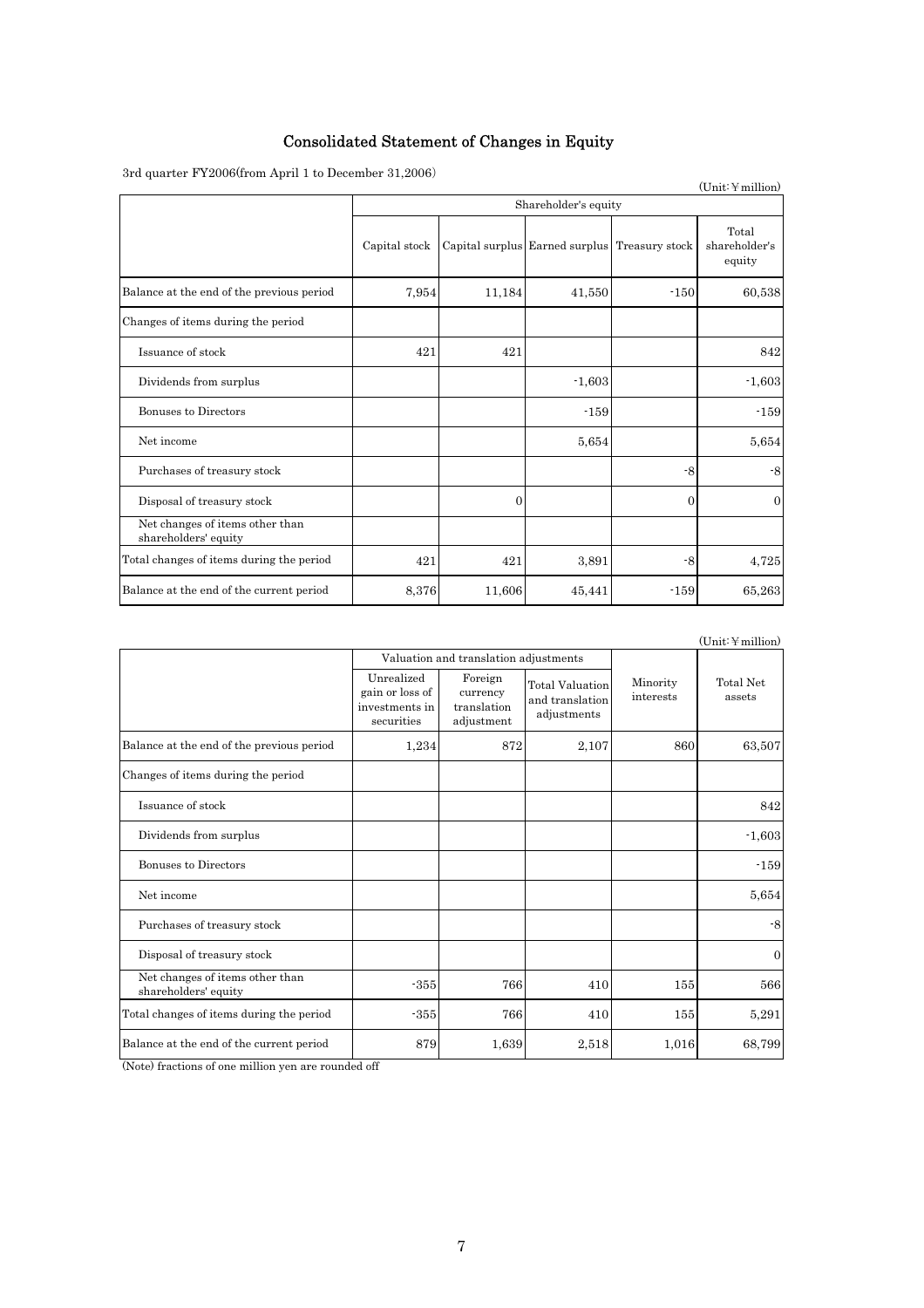$3$ rd quarter FY2007(from April 1 to December 31,2007)

|                                                                               |               |              |                                               |                | $(Unit:$ ¥ million)              |
|-------------------------------------------------------------------------------|---------------|--------------|-----------------------------------------------|----------------|----------------------------------|
|                                                                               |               |              | Shareholder's equity                          |                |                                  |
|                                                                               | Capital stock |              | Capital surplus Earned surplus Treasury stock |                | Total<br>shareholder's<br>equity |
| Balance at the end of the previous period                                     | 8,501         | 11,731       | 48,794                                        | $-163$         | 68,864                           |
| Changes of items during the period                                            |               |              |                                               |                |                                  |
| Issuance of new shares by exercise of<br>warrants                             | 99            | 99           |                                               |                | 198                              |
| Issuance of new shares for share<br>exchange                                  |               | 1,706        |                                               |                | 1,706                            |
| Dividends from retained earnings                                              |               |              | $-2,031$                                      |                | $-2,031$                         |
| Net income                                                                    |               |              | 6,607                                         |                | 6,607                            |
| Purchase of treasury stock                                                    |               |              |                                               | $-18$          | $-18$                            |
| Disposal of treasury stock                                                    |               | $\mathbf{0}$ |                                               | $\overline{0}$ | $\overline{0}$                   |
| Decrease in retained earnings due to<br>fiscal year-end change for subsidiary |               |              | $-157$                                        |                | $-157$                           |
| Net changes of items other than<br>shareholders' equity                       |               |              |                                               |                |                                  |
| Total changes of items during the period                                      | 99            | 1,806        | 4,417                                         | $-17$          | 6,305                            |
| Balance at the end of the current period                                      | 8,600         | 13,538       | 53,212                                        | $-181$         | 75,169                           |

|                                                                               |                                                               |                                                  |                                                          |                                 |                       | $(Unit:$ ¥ million) |
|-------------------------------------------------------------------------------|---------------------------------------------------------------|--------------------------------------------------|----------------------------------------------------------|---------------------------------|-----------------------|---------------------|
|                                                                               |                                                               | Valuation and translation adjustments            |                                                          |                                 |                       |                     |
|                                                                               | Unrealized<br>gain or loss of<br>investments in<br>securities | Foreign<br>currency<br>translation<br>adjustment | <b>Total Valuation</b><br>and translation<br>adjustments | Share<br>subscription<br>rights | Minority<br>interests | Total equity        |
| Balance at the end of the previous period                                     | 805                                                           | 1,674                                            | 2,480                                                    |                                 | 1,051                 | 72,396              |
| Changes of items during the period                                            |                                                               |                                                  |                                                          |                                 |                       |                     |
| Issuance of new shares by exercise of<br>warrants                             |                                                               |                                                  |                                                          |                                 |                       | 198                 |
| Issuance of new shares for share<br>exchange                                  |                                                               |                                                  |                                                          |                                 |                       | 1,706               |
| Dividends from retained earnings                                              |                                                               |                                                  |                                                          |                                 |                       | $-2,031$            |
| Net income                                                                    |                                                               |                                                  |                                                          |                                 |                       | 6,607               |
| Purchase of treasury stock                                                    |                                                               |                                                  |                                                          |                                 |                       | $-18$               |
| Disposal of treasury stock                                                    |                                                               |                                                  |                                                          |                                 |                       | $\mathbf{0}$        |
| Decrease in retained earnings due to<br>fiscal year-end change for subsidiary |                                                               |                                                  |                                                          |                                 |                       | $-157$              |
| Net changes of items other than<br>shareholders' equity                       | $-301$                                                        | 383                                              | 82                                                       | 148                             | $-914$                | $-682$              |
| Total changes of items during the period                                      | $-301$                                                        | 383                                              | 82                                                       | 148                             | $-914$                | 5,622               |
| Balance at the end of the current period                                      | 504                                                           | 2,058                                            | 2,563                                                    | 148                             | 137                   | 78,019              |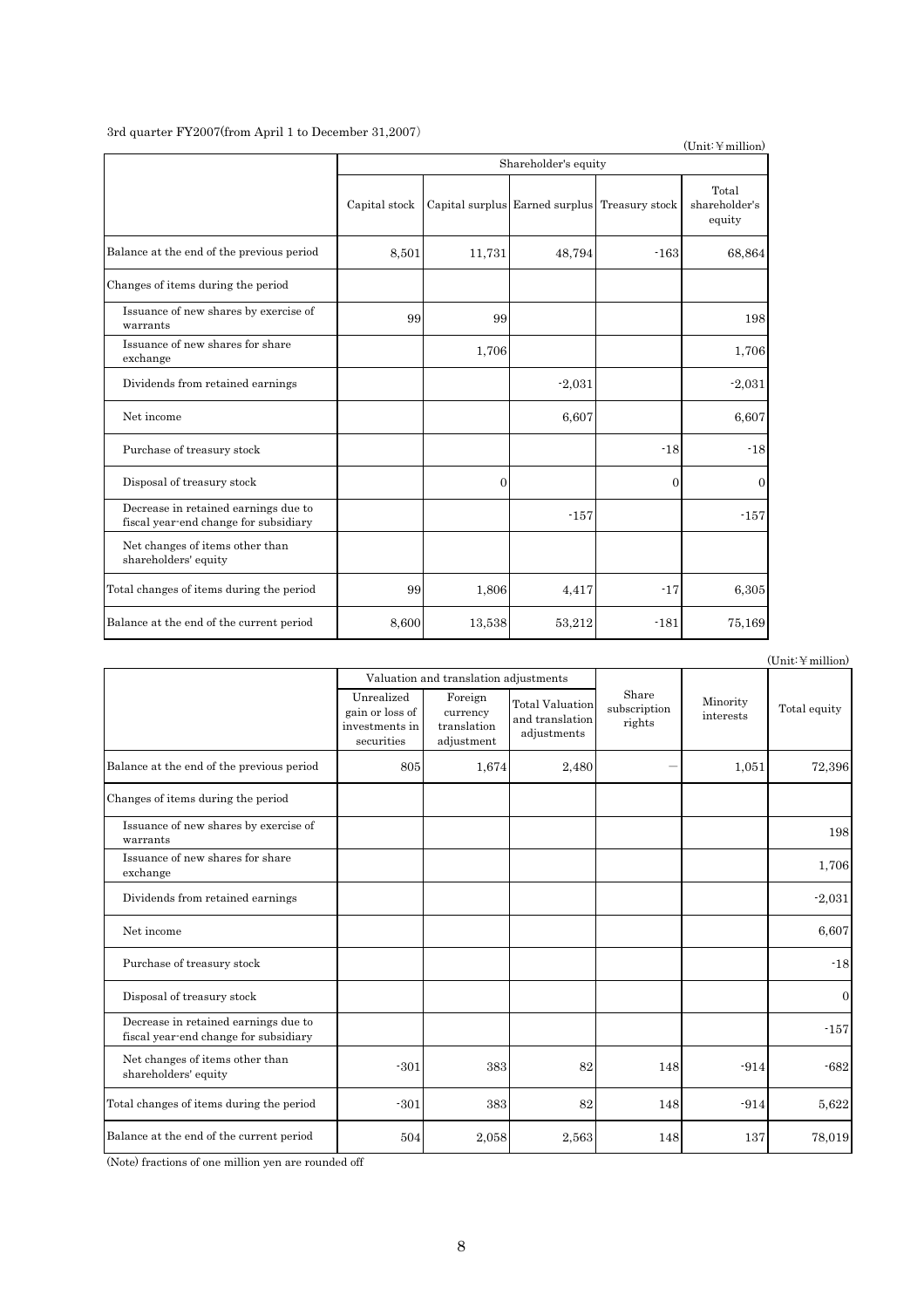### FY2006(from April 1,2006 to March 31,2007)

 $(Unit: \n *simillion*)$ 

|                                                         | Shareholders' equity |          |                                               |          |                                  |  |  |  |  |
|---------------------------------------------------------|----------------------|----------|-----------------------------------------------|----------|----------------------------------|--|--|--|--|
|                                                         | Capital stock        |          | Capital surplus Earned surplus Treasury stock |          | Total<br>shareholders'<br>equity |  |  |  |  |
| Balance at the end of the previous period               | 7,954                | 11,184   | 41,550                                        | $-150$   | 60,538                           |  |  |  |  |
| Changes of items during the period                      |                      |          |                                               |          |                                  |  |  |  |  |
| Issuance of stock                                       | 546                  | 546      |                                               |          | 1,093                            |  |  |  |  |
| Dividends from appropriation of surplus                 |                      |          | $-798$                                        |          | $-798$                           |  |  |  |  |
| Dividends from retained earnings                        |                      |          | $-804$                                        |          | $-804$                           |  |  |  |  |
| Bonuses to Directors from appropriation<br>of surplus   |                      |          | $-159$                                        |          | $-159$                           |  |  |  |  |
| Net income                                              |                      |          | 9,008                                         |          | 9,008                            |  |  |  |  |
| Purchase of treasury stock                              |                      |          |                                               | $-12$    | $-12$                            |  |  |  |  |
| Disposal of treasury stock                              |                      | $\Omega$ |                                               | $\theta$ | $\Omega$                         |  |  |  |  |
| Net changes of items other than<br>shareholders' equity |                      |          |                                               |          |                                  |  |  |  |  |
| Total changes of items during the period                | 546                  | 546      | 7,244                                         | $-12$    | 8,325                            |  |  |  |  |
| Balance at the end of the current period                | 8,501                | 11,731   | 48,794                                        | $-163$   | 68,864                           |  |  |  |  |

 $(Unit:\mathcal{H}\text{million})$ 

|                                                         |                                                               | Valuation and translation adjustments            |                                                   |                       |              |
|---------------------------------------------------------|---------------------------------------------------------------|--------------------------------------------------|---------------------------------------------------|-----------------------|--------------|
|                                                         | Unrealized<br>gain or loss of<br>investments in<br>securities | Foreign<br>currency<br>translation<br>adjustment | Total valuation<br>and translation<br>adjustments | Minority<br>interests | Total equity |
| Balance at the end of the previous period               | 1,234                                                         | 872                                              | 2,107                                             | 860                   | 63,507       |
| Changes of items during the period                      |                                                               |                                                  |                                                   |                       |              |
| Issuance of stock                                       |                                                               |                                                  |                                                   |                       | 1,093        |
| Dividends from appropriation of surplus                 |                                                               |                                                  |                                                   |                       | $-798$       |
| Dividends from retained earnings                        |                                                               |                                                  |                                                   |                       | $-804$       |
| Bonuses to Directors from appropriation<br>of surplus   |                                                               |                                                  |                                                   |                       | $-159$       |
| Net income                                              |                                                               |                                                  |                                                   |                       | 9,008        |
| Purchase of treasury stock                              |                                                               |                                                  |                                                   |                       | $-12$        |
| Disposal of treasury stock                              |                                                               |                                                  |                                                   |                       | $\mathbf{0}$ |
| Net changes of items other than<br>shareholders' equity | $-429$                                                        | 802                                              | 372                                               | 190                   | 563          |
| Total changes of items during the period                | $-429$                                                        | 802                                              | 372                                               | 190                   | 8,888        |
| Balance at the end of the current period                | 805                                                           | 1,674                                            | 2,480                                             | 1,051                 | 72,396       |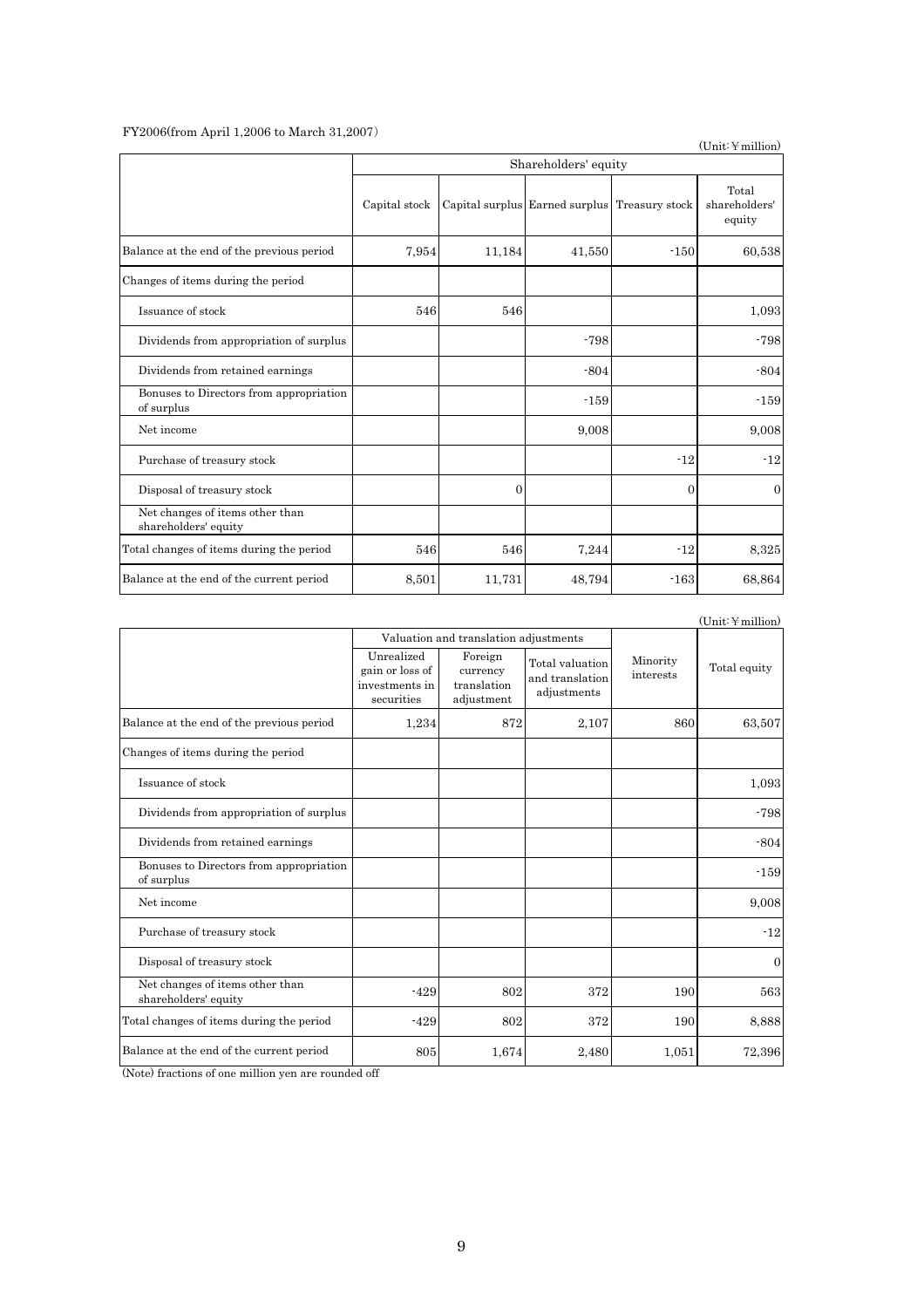# Consolidated Statements of Cash Flow

|                                                                                         | $(Unit:$ ¥ million)  |                                                                         |               |
|-----------------------------------------------------------------------------------------|----------------------|-------------------------------------------------------------------------|---------------|
|                                                                                         | Previous 3rd quarter | Current 3rd quarter                                                     | Previous year |
| Items                                                                                   |                      | (as of December 31,2006) (as of December 31,2007) (as of March 31,2007) |               |
| I Cash flow from operating activities                                                   |                      |                                                                         |               |
| Net income before income taxes and minority interest                                    | 9,298                | 10,339                                                                  | 13,768        |
| Depreciation and amortization                                                           | 2,957                | 2,931                                                                   | 4,008         |
| Increase/decrease in notes and accounts receivable                                      | $-418$               | 2,435                                                                   | $-4,392$      |
| Increase/decrease in inventories                                                        | $-2,048$             | $-3,470$                                                                | $-297$        |
| Increase/decrease in notes and accounts payable                                         | $-565$               | $-959$                                                                  | 690           |
| Others                                                                                  | $-59$                | $-168$                                                                  | 849           |
| Subtotal                                                                                | 9,163                | 11,108                                                                  | 14,627        |
| Interest and dividends received                                                         | 105                  | 156                                                                     | 145           |
| Interest paid                                                                           | $-17$                | $-15$                                                                   | $-27$         |
| Corporation taxes paid                                                                  | $-4,654$             | $-5,253$                                                                | $-4,660$      |
| Cash flow from operating activities                                                     | 4,598                | 5,995                                                                   | 10,085        |
| II Cash flow from investing activities                                                  |                      |                                                                         |               |
| Payments for purchases of tangible fixed assets                                         | $-3,351$             | $-4,321$                                                                | $-4,628$      |
| Payments for purchases of intangible fixed assets                                       | $-909$               | $-1,613$                                                                | $-1,487$      |
| Others                                                                                  | $-738$               | $-2,139$                                                                | $-514$        |
| Cash flow from investing activities                                                     | $-5,000$             | $-8,074$                                                                | $-6,630$      |
| III Cash flow from financing activities                                                 |                      |                                                                         |               |
| Net increase/decrease of short-term loans                                               | $-116$               | 559                                                                     | $-118$        |
| Repayment of long-term loans                                                            | $-45$                | $-51$                                                                   | $-64$         |
| Dividend paid                                                                           | $-1,603$             | $-2,031$                                                                | $-1,603$      |
| Others                                                                                  | 1,076                | 193                                                                     | 1,328         |
| Cash flow from financing activities                                                     | $-688$               | $-1,329$                                                                | $-457$        |
| Foreign currency translation adjustment on cash<br>lɪv<br>and cash equivalents          | 285                  | 89                                                                      | 301           |
| V Increase/decrease in cash and cash equivalents                                        | $-805$               | $-3,318$                                                                | 3,298         |
| VI Cash and cash equivalents at the beginning of term                                   | 9,416                | 12,714                                                                  | 9,416         |
| Increase in cash and cash equivalents due to fiscal<br>year-end change for subsidiaries |                      | 8                                                                       |               |
| <b>W</b> Cash and cash equivalents at the end of term                                   | 8,610                | 9,405                                                                   | 12,714        |